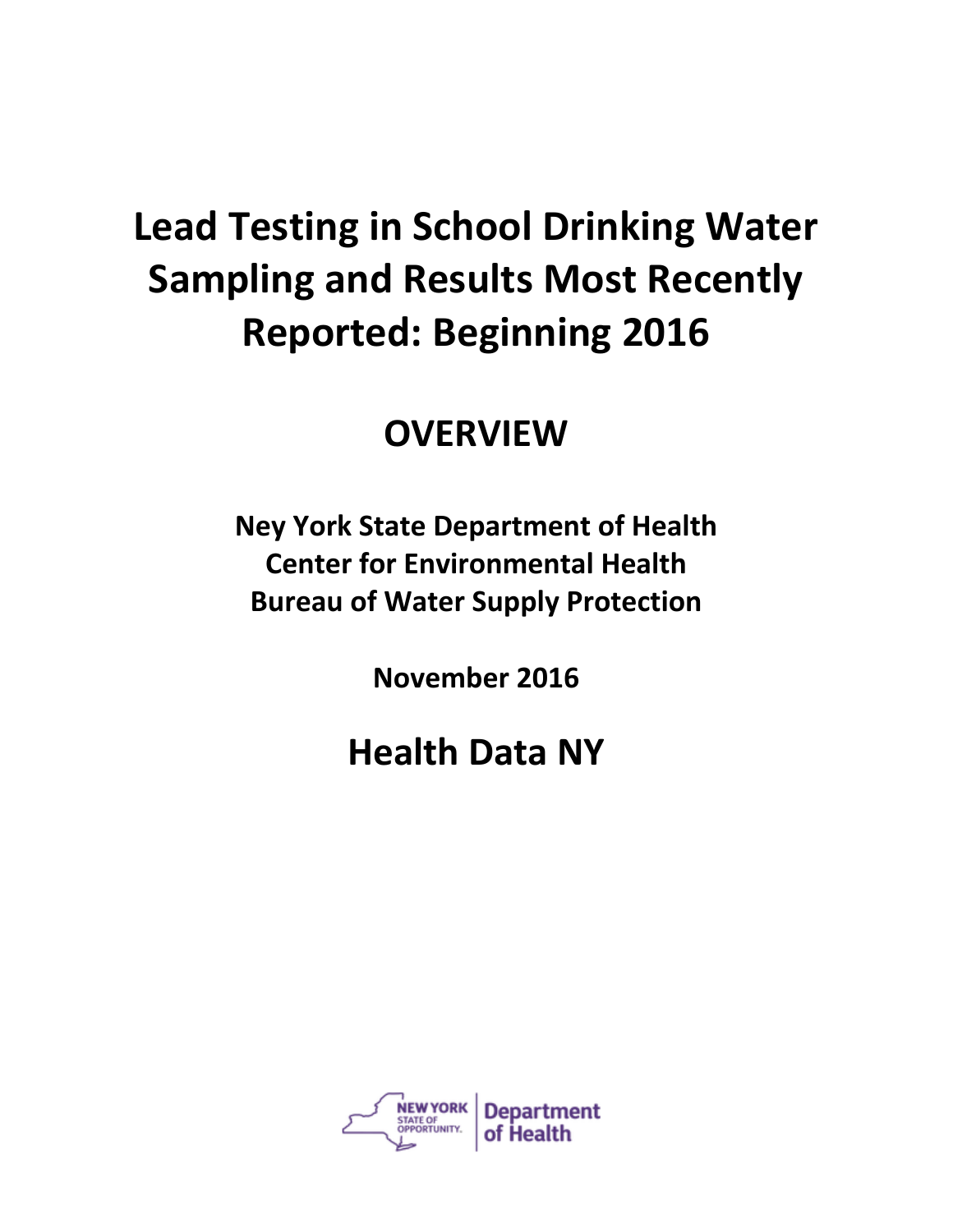#### **General Description:**

There are two 'Lead Testing in School Drinking Water' datasets on Health Data NY.

The dataset names are:

- Lead Testing in School Drinking Water Sampling and Results Most Recently Reported: Beginning 2016
	- $\circ$  This dataset shows the school water lead sampling and results information reported by each NYS public school and BOCES (excluding New York City).
- Lead Testing in School Drinking Water Buildings with Lead-Free Plumbing: Beginning 2016
	- $\circ$  List of buildings for each NYS public school and BOCES (excluding New York City) reported as being certified lead-free and therefore not requiring testing.

Legislation (S.8158/A.10740) mandating that schools across the state test drinking water for lead contamination was signed into law on 9/06/2016. Emergency regulations pursuant to this legislation were issued the same day by the NYS Department of Health, requiring that that school districts sample their water for possible lead contamination by Oct 31, 2016 and report the results to parents, the state Department of Health, and local government officials. This data is collected in service of the reporting requirements to the state Department of Health. The Lead Testing in School Drinking Water regulations may be found at this site: https://www.governor.ny.gov/sites/governor.ny.gov/files/atoms/files/LeadTestingRegs.pdf

#### **Data Methodology:**

The data is self-reported by the schools in response to a Department of Health electronic survey, and transferred to Health Data NY as is without edits or redaction. Schools will update their information on an ongoing basis as their water sampling progresses and the laboratory analysis results are reported back to them. Once sampling is complete for a school, the sampling completion date will be available. Once all the analysis results are complete, the results completion date will also be available. Additional information on the results will be posted on each school's website. In general, as drinking water testing activities progress across New York State the information available on Health Data NY will become more complete.

#### **Limitations of Use**